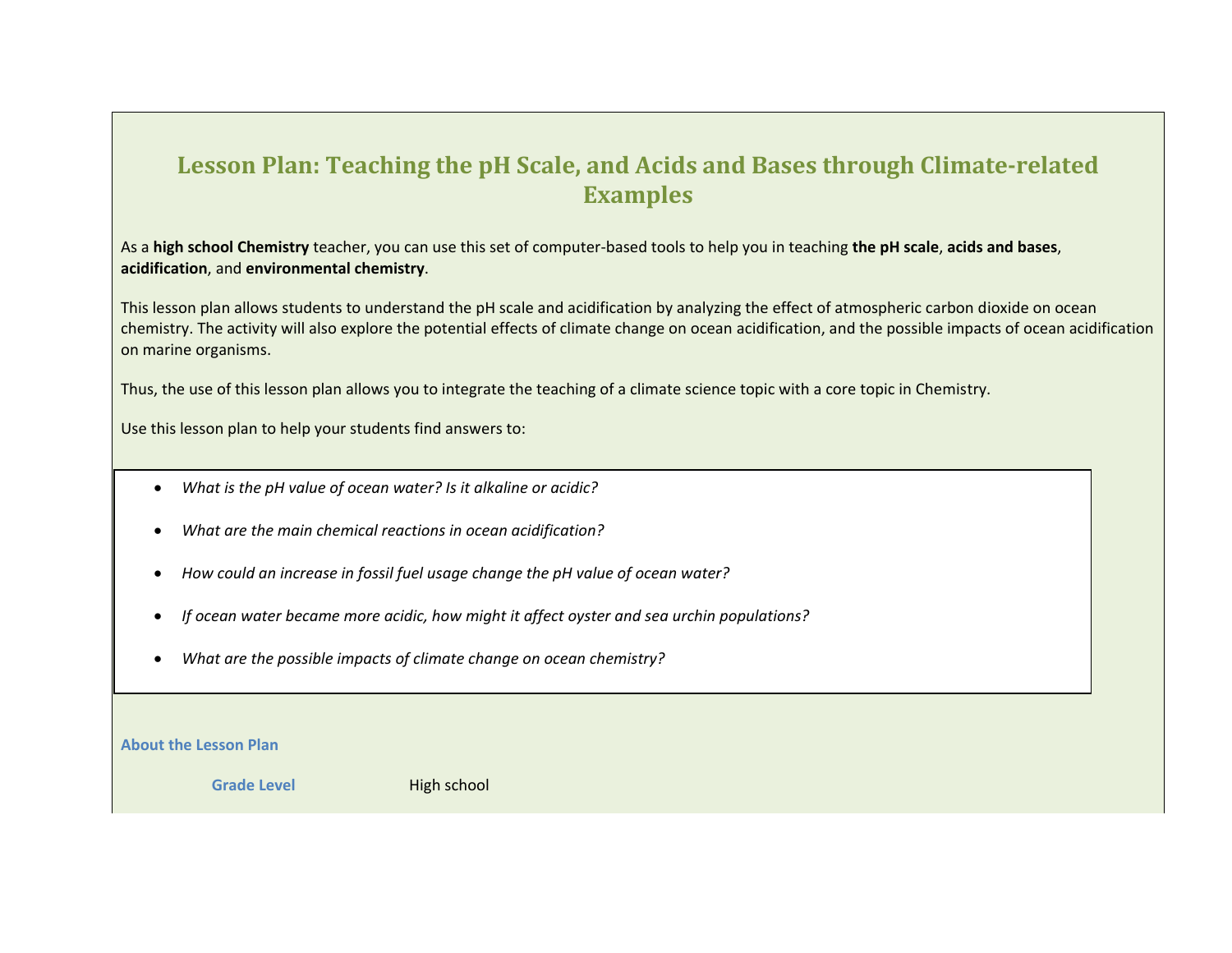| <b>Discipline</b>                          | Chemistry                                                                                                                                   |
|--------------------------------------------|---------------------------------------------------------------------------------------------------------------------------------------------|
| <b>Topic(s) in Discipline</b>              | pH Scale, Acids and Bases, Acidification, Ocean Carbonate Chemistry, Seawater Chemistry, Aragonite<br>Saturation State, Ocean Acidification |
| <b>Climate Topic</b>                       | Climate and the Hydrosphere                                                                                                                 |
| <b>Location</b>                            | Global, USA                                                                                                                                 |
| <b>Access</b>                              | Online (some material can be downloaded for offline use)                                                                                    |
| Language(s)                                | English (Visualization tool available in English, French, German, Portuguese, and Spanish)                                                  |
| <b>Approximate Time</b><br><b>Required</b> | $120 - 150$ min                                                                                                                             |
|                                            |                                                                                                                                             |

## Contents

**1. Visualization (~45 min)** A visualization that introduces the topics of pH scale, pH of different liquids, ocean acidification, and possible impacts of ocean acidification on marine life.

#### <http://i2sea.stanford.edu/AcidOcean/AcidOcean.htm>

**2. Video (~6 min)** A video that introduces the topic of ocean acidification and examples of the effects of higher ocean acidity on marine life and on the seafood industry.

<https://news.science360.gov/archives/20110520>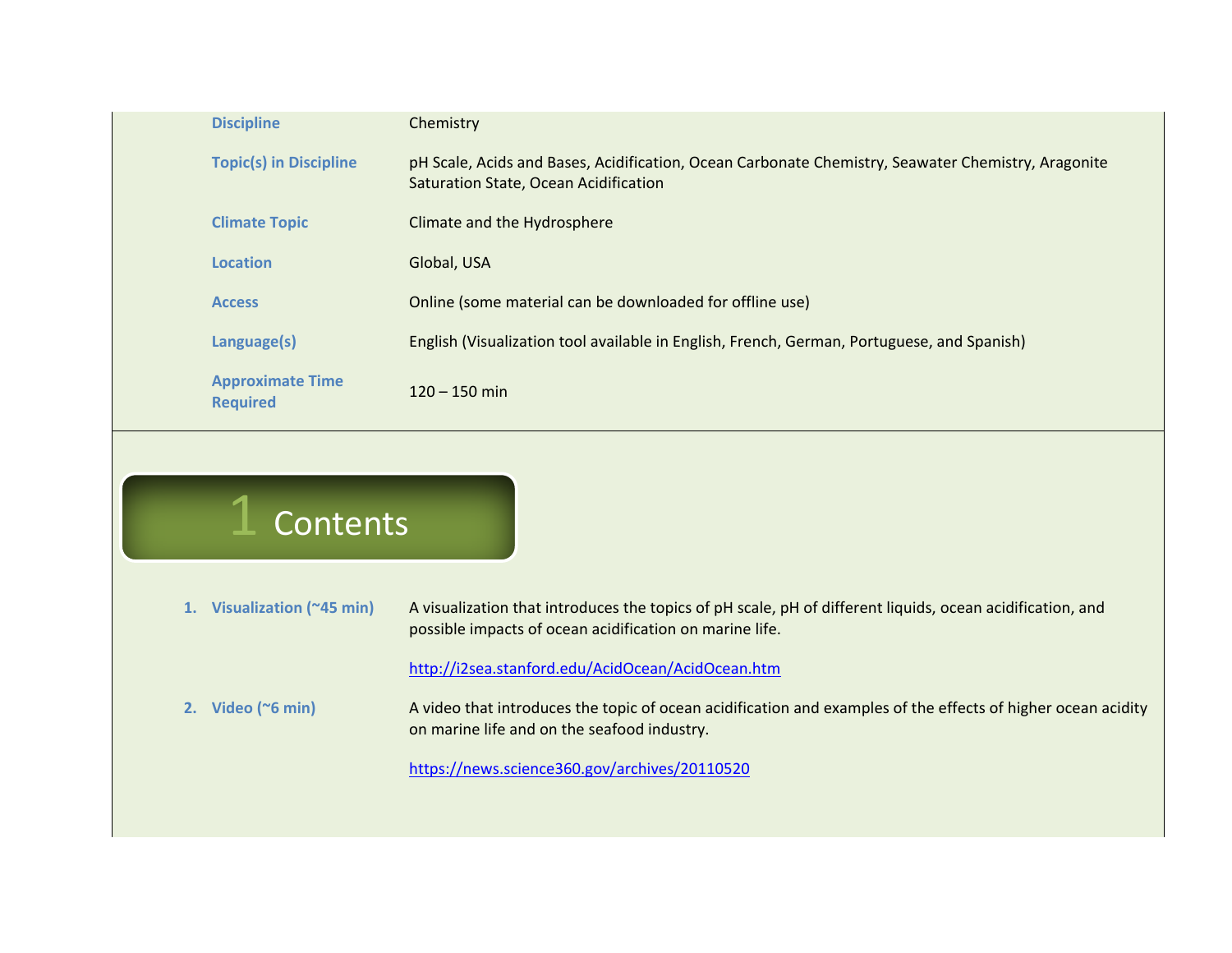| 3. Classroom/Laboratory          | A classroom/laboratory activity to explore and analyze the relationship between the growth of oyster       |
|----------------------------------|------------------------------------------------------------------------------------------------------------|
| activity $(60 - 90 \text{ min})$ | larvae and the chemistry of ocean water (aragonite saturation state) by using actual data from the Whiskey |
|                                  | Creek Hatchery in Oregon, USA.                                                                             |

[https://pcc.uw.edu/education/curriculum/climate-teaching-modules/uwhs-atms-211-ocean-acidification](https://pcc.uw.edu/education/curriculum/climate-teaching-modules/uwhs-atms-211-ocean-acidification-and-oysters-lab/)[and-oysters-lab/](https://pcc.uw.edu/education/curriculum/climate-teaching-modules/uwhs-atms-211-ocean-acidification-and-oysters-lab/)

- **4. Suggested questions/assignments for learning evaluation**
- *What is the pH value of ocean water? Is it alkaline or acidic?*
- *What are the main chemical reactions in ocean acidification?*
- *How could an increase in fossil fuel usage change the pH value of ocean water?*
- *If ocean water became more acidic, how might it affect oyster and sea urchin populations?*

your preferences and requirements.

Here is a step-by-step guide to using this lesson plan in the

classroom/laboratory. We have suggested these steps as a possible plan of action. You may customize the lesson plan according to

- *What are the possible impacts of climate change on ocean chemistry?*
- Step-by-step User Guide
- **1. Introduce the topic through an interactive visualization**
- Introduce the topic of acids and bases.
- Proceed with your existing lesson plan to explain the pH scale.
- Discuss the pH values of various common compounds.
- Give a few examples of chemical reactions that generate acids and bases.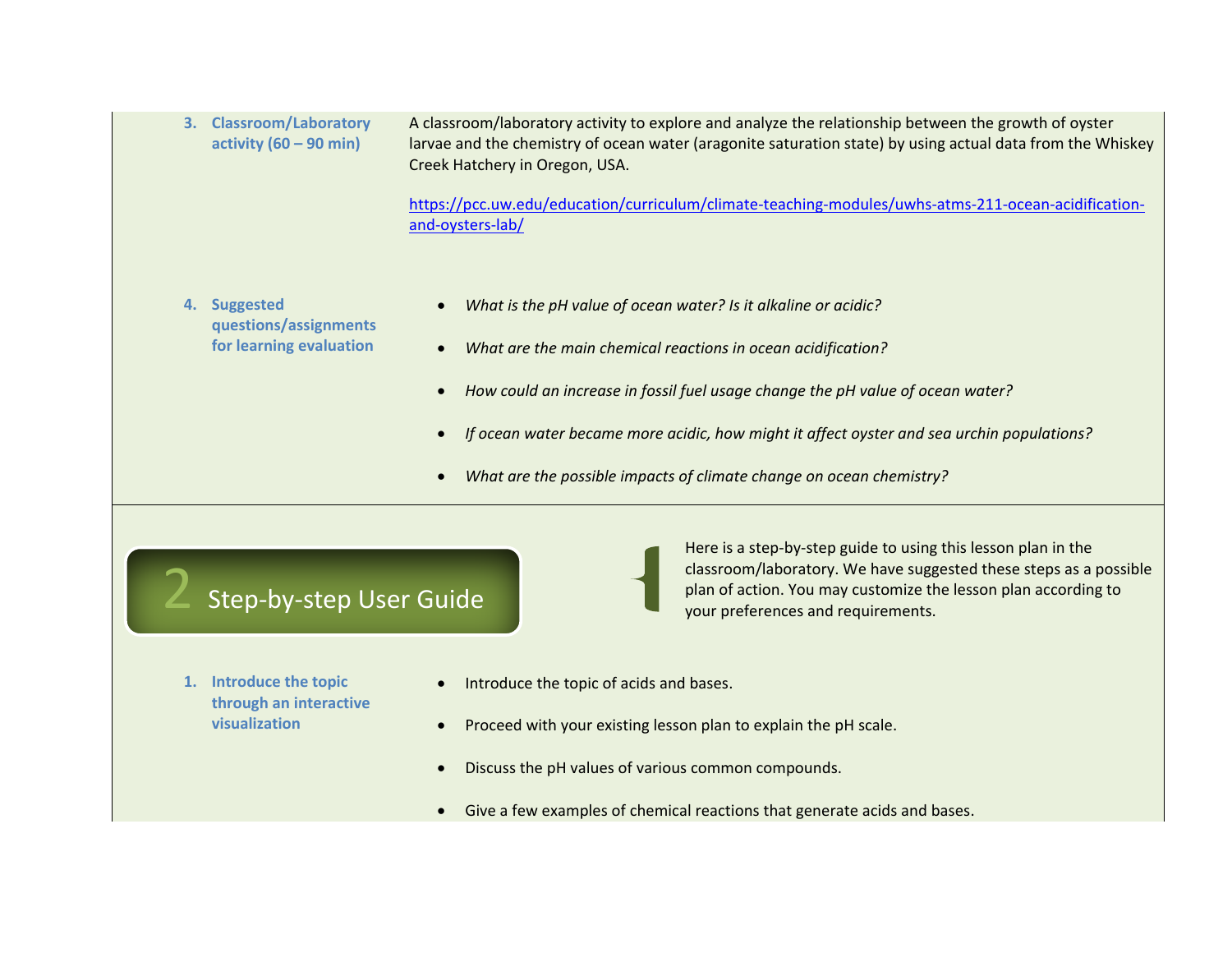|                                                  | Next, use "part 1" of the visualization, "Our Acidifying Ocean," from the Inquiry to Student<br>Environmental Action (I2SEA) project for an interactive learning session. The tool will help you<br>introduce the topics of pH scale, pH of different liquids, ocean acidification, and possible impacts<br>of ocean acidification on marine life.                                                                                                                                                   |
|--------------------------------------------------|------------------------------------------------------------------------------------------------------------------------------------------------------------------------------------------------------------------------------------------------------------------------------------------------------------------------------------------------------------------------------------------------------------------------------------------------------------------------------------------------------|
|                                                  | The tool can be accessed at: http://i2sea.stanford.edu/AcidOcean/AcidOcean.htm.<br>It is available in English, French, German, Portuguese and Spanish.                                                                                                                                                                                                                                                                                                                                               |
|                                                  | Note: This tool requires a Flash player, and therefore, may not play in some browsers. The<br>visualization tool works well in Firefox and MS Edge.                                                                                                                                                                                                                                                                                                                                                  |
| 2. Play a short video                            | Then play this short video (approx. 6 min), "Ocean Acidification", to explain how carbon dioxide ( $CO2$ )<br>affects the pH of the ocean and how an increase in ocean acidification might adversely impact marine<br>animals.                                                                                                                                                                                                                                                                       |
|                                                  | The video "Ocean Acidification", provided by the National Science Foundation and NBC Learn (available on<br>Science360 News Service), is available at https://news.science360.gov/archives/20110520.                                                                                                                                                                                                                                                                                                 |
| 3. Conduct a<br>classroom/laboratory<br>activity | Now, explore this topic in an engaging manner through a classroom/laboratory activity, "Ocean<br>Acidification and Oysters Lab", created by Hilary Palevsky, UW Oceanography:<br>This activity will help your students explore how a change in ocean chemistry can affect the growth of<br>marine organisms, specifically, oyster larvae. Students will use actual data from the Whiskey Creek<br>Hatchery in Oregon, USA, to plot graphs in MS Excel, and perform data analysis and interpretation. |
|                                                  | Download the documents for the Ocean Acidification and Oysters Lab from<br>$\bullet$<br>https://pcc.uw.edu/education/curriculum/climate-teaching-modules/uwhs-atms-211-ocean-<br>acidification-and-oysters-lab/.                                                                                                                                                                                                                                                                                     |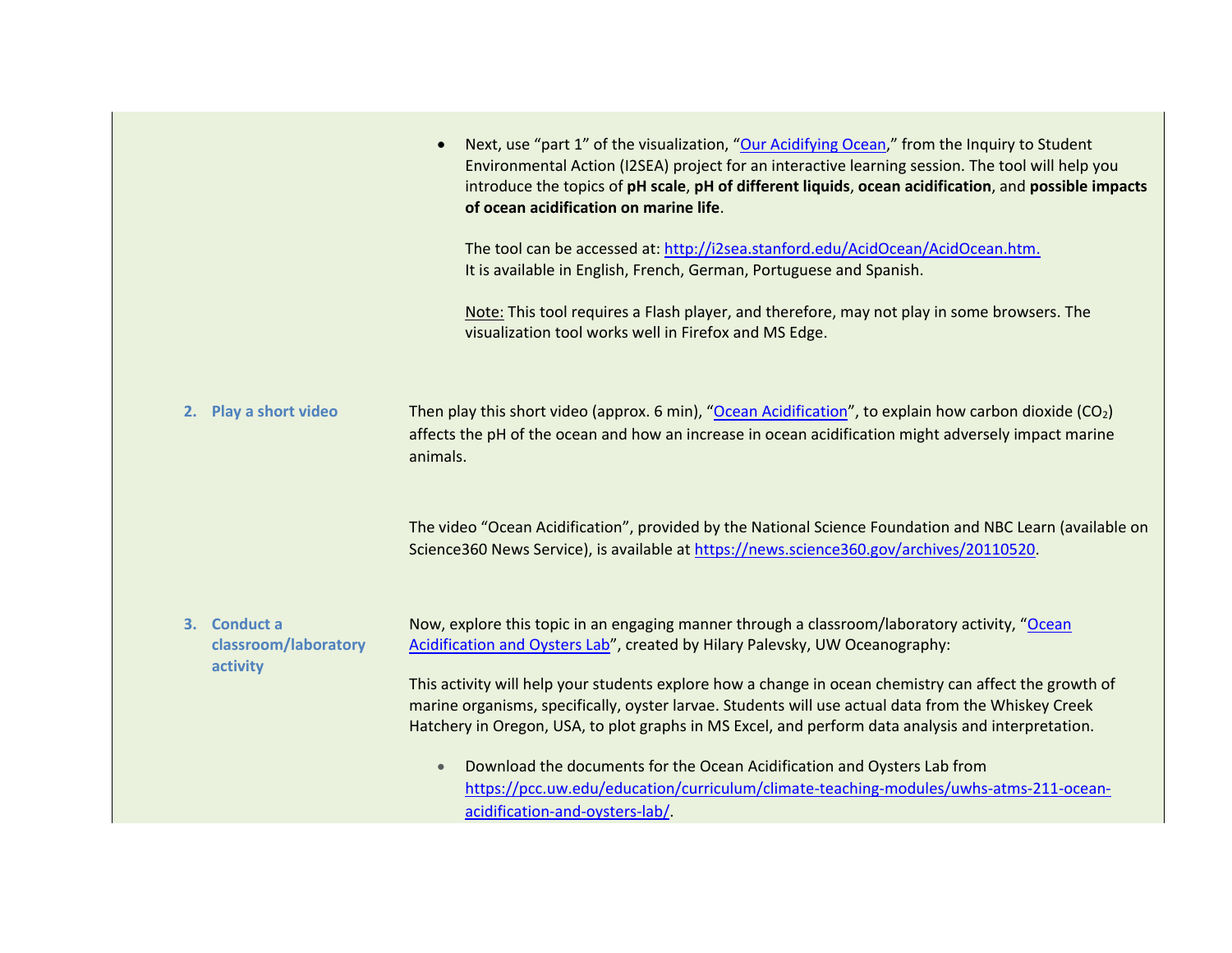|                                    | Read the content in the Oysters and Ocean Acidification Module (PDF file).<br>Conduct the activity described in Part 1 of the module (plotting and analysis of actual data by using<br>MS Excel).<br>Optional: You may also perform the activities in Part 2 and Part 3, depending on the time available<br>for teaching this topic.                                                                                                                                                               |
|------------------------------------|----------------------------------------------------------------------------------------------------------------------------------------------------------------------------------------------------------------------------------------------------------------------------------------------------------------------------------------------------------------------------------------------------------------------------------------------------------------------------------------------------|
| <b>Questions/Assignments</b><br>4. | Use the tools and the concepts learned so far to discuss and determine answers to the following questions:<br>What is the pH value of ocean water? Is it alkaline or acidic?<br>What are the main chemical reactions in ocean acidification?<br>How could an increase in fossil fuel usage change the pH value of ocean water?<br>If ocean water became more acidic, how might it affect oyster and sea urchin populations?<br>What are the possible impacts of climate change on ocean chemistry? |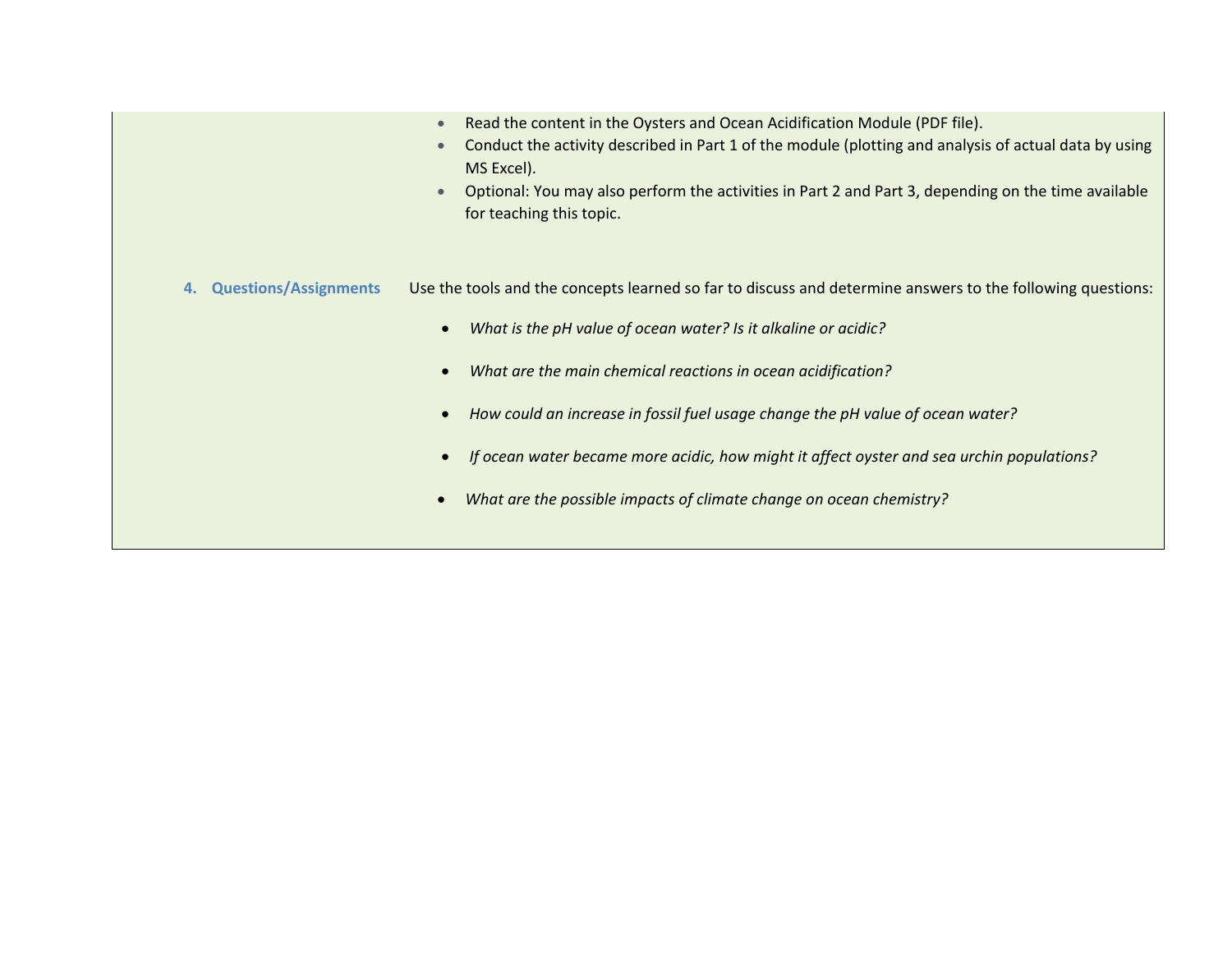# 3 Learning Outcomes

The tools in this lesson plan will enable students to:

- describe the pH scale
- explain ocean acidification
- discuss the effect of atmospheric carbon dioxide on ocean chemistry
- determine the potential effects of climate change on ocean acidification
- explore the possible impacts of ocean acidification on marine organisms

## 4 Additional Resources

If you or your students would like to explore the topic further, these additional resources will be useful.

| 1. Reading             | A reading, "What is ocean acidification?", from the European Project on OCean Acidification (EPOCA):<br>http://www.epoca-project.eu/index.php/what-is-ocean-acidification.html                                              |
|------------------------|-----------------------------------------------------------------------------------------------------------------------------------------------------------------------------------------------------------------------------|
| 2. Video               | A short film, "Ocean acidification: Connecting science, industry, policy and public," from Plymouth Marine<br>Laboratory: https://www.youtube.com/watch?v= BPS8ctVW2s&feature=fvst                                          |
| 3. Laboratory Activity | A hands-on laboratory activity to understand and examine the effect of anthropogenic carbon dioxide on<br>oceans and marine animals:<br>https://serc.carleton.edu/integrate/workshops/risk_resilience/activities/81316.html |